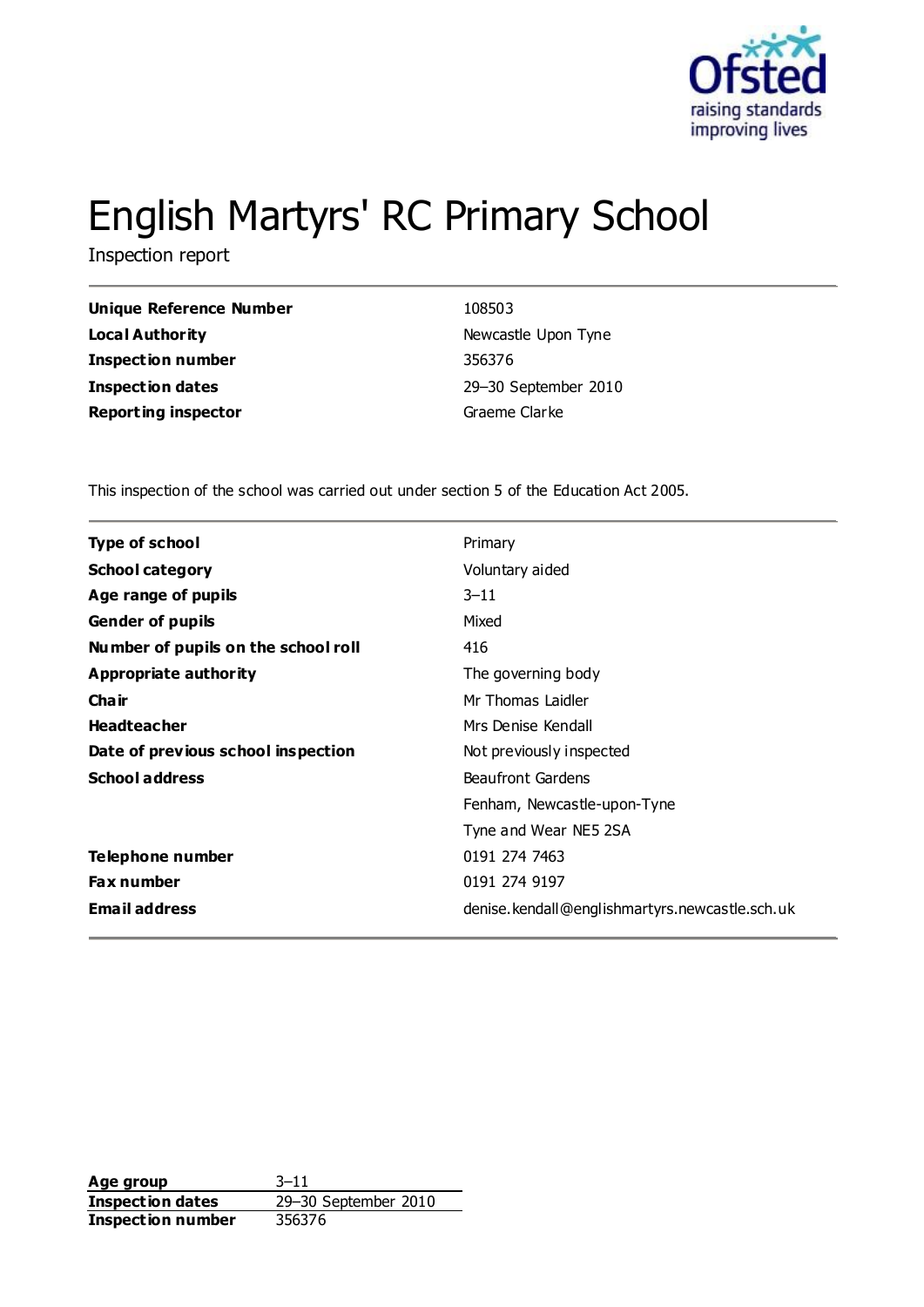The Office for Standards in Education, Children's Services and Skills (Ofsted) regulates and inspects to achieve excellence in the care of children and young people, and in education and skills for learners of all ages. It regulates and inspects childcare and children's social care, and inspects the Children and Family Court Advisory Support Service (Cafcass), schools, colleges, initial teacher training, work-based learning and skills training, adult and community learning, and education and training in prisons and other secure establishments. It assesses council children's services, and inspects services for looked after children, safeguarding and child protection.

Further copies of this report are obtainable from the school. Under the Education Act 2005, the school must provide a copy of this report free of charge to certain categories of people. A charge not exceeding the full cost of reproduction may be made for any other copies supplied.

If you would like a copy of this document in a different format, such as large print or Braille, please telephone 0300 1234 234, or email **[enquiries@ofsted.gov.uk](mailto:enquiries@ofsted.gov.uk)**.

You may copy all or parts of this document for non-commercial educational purposes, as long as you give details of the source and date of publication and do not alter the documentation in any way.

To receive regular email alerts about new publications, including survey reports and school inspection reports, please visit our website and go to 'Subscribe'.

Royal Exchange Buildings St Ann's Square Manchester M2 7LA T: 0300 1234 234 Textphone: 0161 618 8524 E: **[enquiries@ofsted.gov.uk](mailto:enquiries@ofsted.gov.uk)**

W: **[www.ofsted.gov.uk](http://www.ofsted.gov.uk/)**

© Crown copyright 2010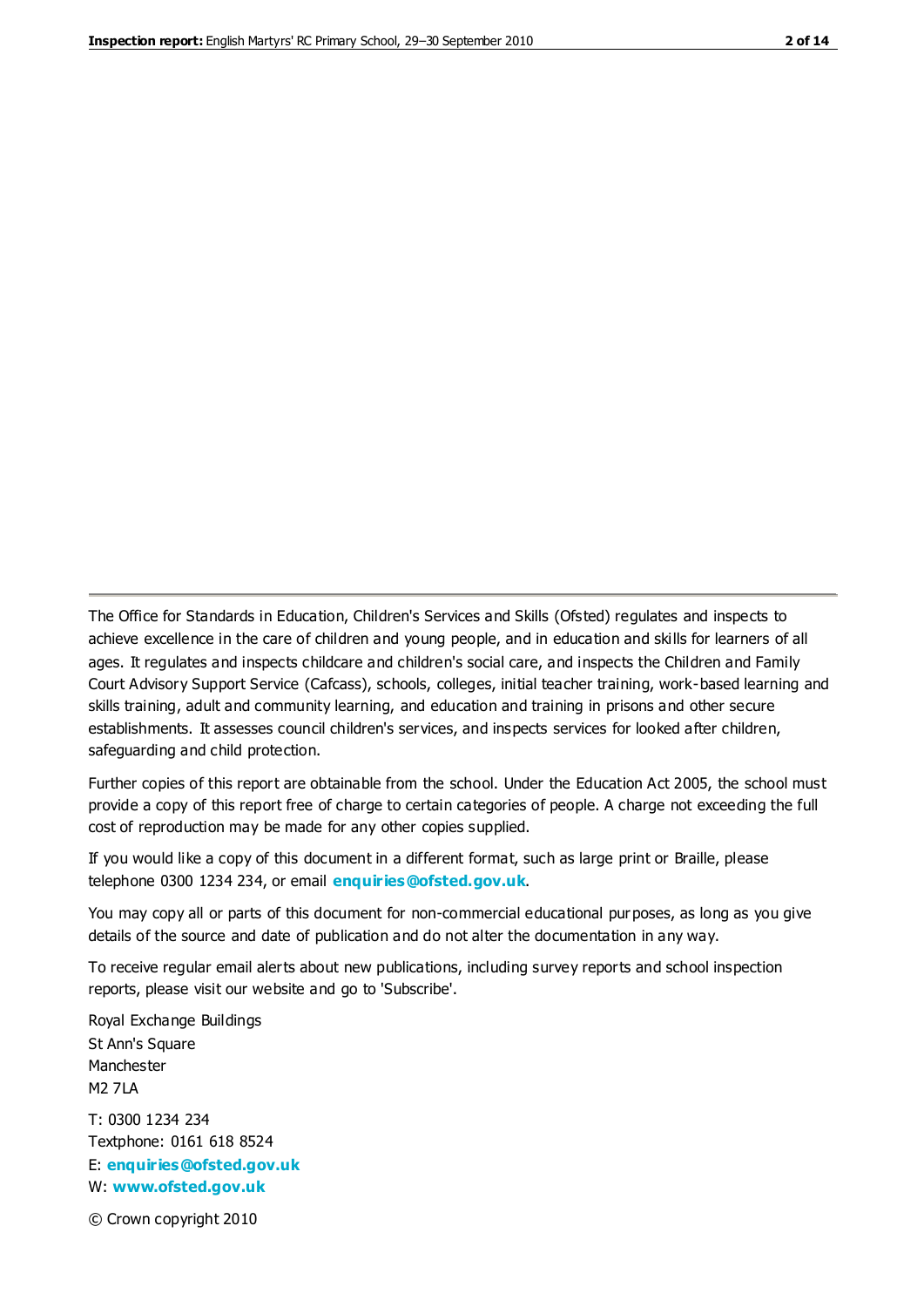# **Introduction**

This inspection was carried out by four additional inspectors. In short visits to parts of lessons and support sessions with individual pupils and in extended visits to 19 lessons; they observed the work of 17 teachers in the school. They examined a variety of examples of pupils' written work. Inspectors held meetings with members of the governing body, teachers and a group of pupils. They scrutinised the school's child protection and safeguarding documentation, information about the curriculum, development plans, records of pupils' progress and minutes of meetings. They analysed 45 questionnaires from parents and carers, 58 from pupils in Years 3 to 6 and nine from members of staff.

The inspection team reviewed many aspects of the school's work. It looked in detail at the following.

- How effectively assessments of children's attainment in the Early Years Foundation Stage provide a sound basis for judging children's progress.
- The impact of the school's arrangements to support pupils' with special educational needs and/or disabilities and the extent of their progress in class and when supported in small groups or individually.
- $\blacksquare$  How effectively work in lessons meets the needs of pupils of different ability.

# **Information about the school**

The school is a larger than the average size primary school. An above average number of pupils is known to be eligible for free school meals. A much–lower-than-average proportion of pupils has special educational needs and/or disabilities, with very few having a statement of special educational needs. A large majority of the pupils are White British. A lower than average proportion have a mainly Indian, Pakistani or Bangladeshi heritage, although the number at an early stage of learning English as an additional language is average. The school has gained Healthy School status and the International Schools Foundation Award.

A local authority Children's Centre – the governance of which lies with the governing body of the school, provides childcare for Early Years Foundation Stage children though a private provider. This has been inspected separately and the report is available on the Ofsted website.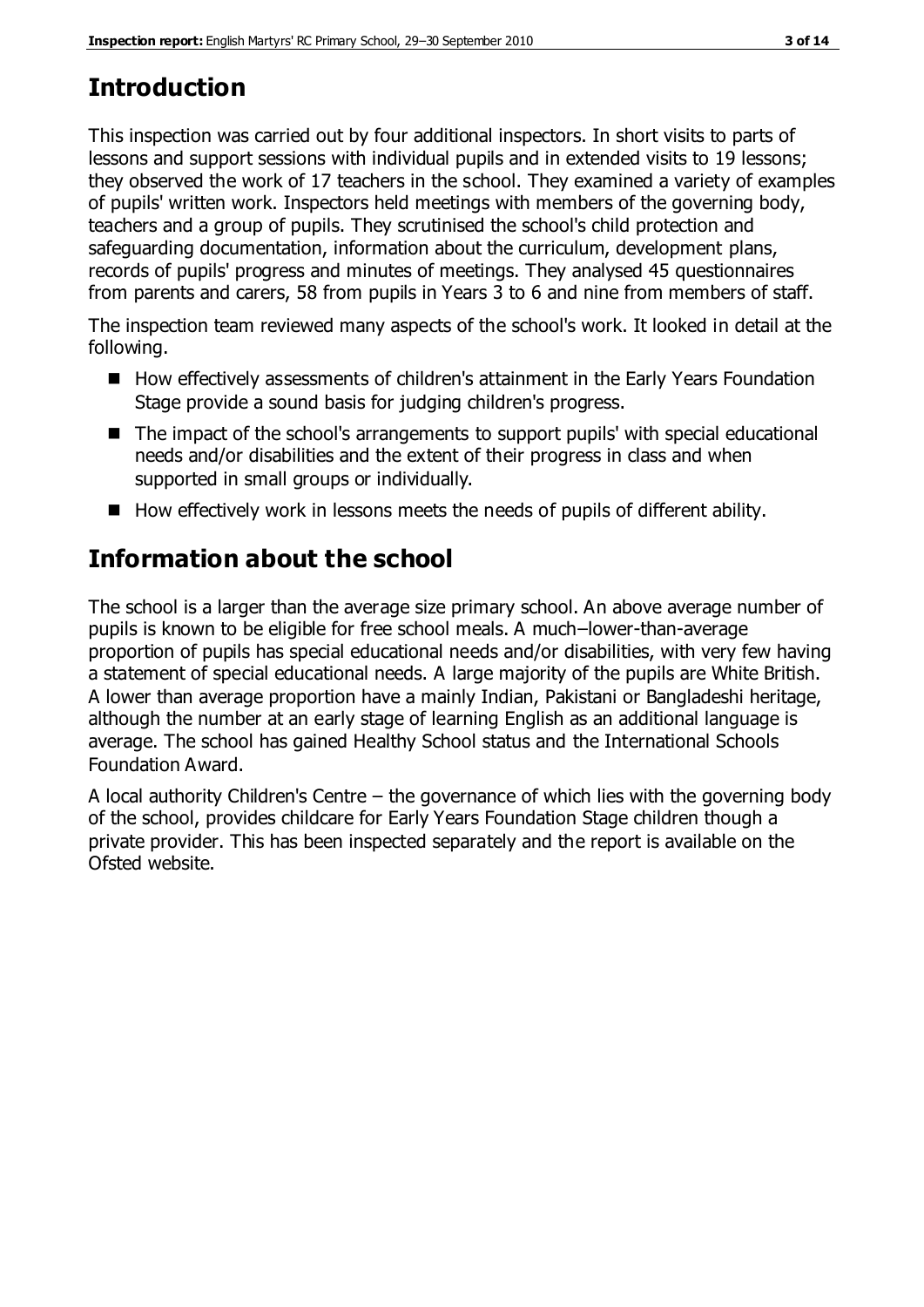**Inspection grades: 1 is outstanding, 2 is good, 3 is satisfactory, and 4 is inadequate** Please turn to the glossary for a description of the grades and inspection terms

# **Inspection judgements**

| Overall effectiveness: how good is the school?  |  |
|-------------------------------------------------|--|
| The school's capacity for sustained improvement |  |

## **Main findings**

English Martyrs' Primary school is caring and welcoming. Under the purposeful leadership of the headteacher, all staff successfully encourage pupils to uphold the school's Catholic values of respect and consideration for others. Since the last inspection, the Early Years Foundation Stage has improved year on year and children now make good progress in the well led and organised facility. Over the same period, pupils' learning and progress in Key Stages 1 and 2 are satisfactory. Over recent years, a majority of pupils leave school with average attainment, although too few, boys particularly, make sufficient progress to gain the highest levels. Good quality care, guidance and support underpin the sound progress made by pupils with special educational needs and/or disabilities and for those learning English as an additional language. They attain standards similar to their counterparts nationally.

Politeness and good behaviour prevail throughout the school. Effective arrangements safeguard the welfare of pupils so that, in this calm and orderly school, pupils conduct themselves safely and very considerately. Productive partnerships with the church, community organisations and visitors, together with a broad range of interesting visits, widen pupils' horizons and successfully promote good spiritual, moral, social and cultural development. Pupils play their parts happily and well to support their school, local and wider community in many ways, for example, through extensive charitable work. Of particular note is the success of the school's work with families to improve punctuality and reduce persistent absence.

Teachers plan lessons effectively so that pupils find learning interesting and enjoyable, especially during practical activities. On occasions, class activities do not involve everyone and insufficient time is available for pupils to develop perseverance and independence and so improve their learning when tackling tasks. Pupils' literacy, numeracy and information and communication technology (ICT) skills are not always extended and practised sufficiently through subjects of the curriculum. When marking pupils' work, teachers celebrate pupils' accomplishments and often indicate where pupils can make improvements, although these are not consistently followed through to consolidate pupils' learning. Accurate self-evaluation sets out appropriate priorities for attention. Recent improvements have successfully raised attainment in the Early Years Foundation Stage. The school has a satisfactory capacity to improve further.

## **What does the school need to do to improve further?**

■ Improve progress and raise attainment at the higher levels in English and mathematics, especially for boys, by: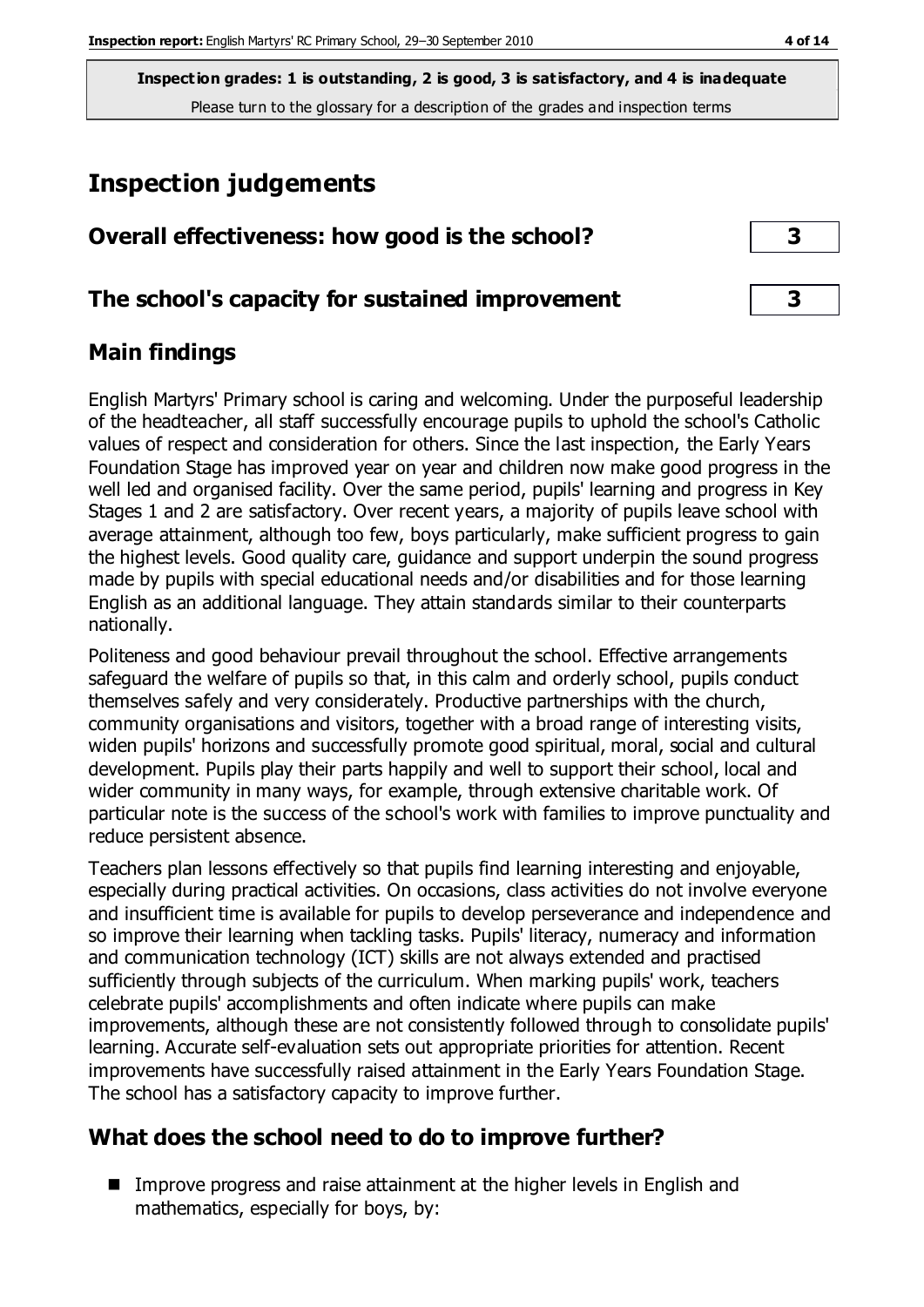**Inspection grades: 1 is outstanding, 2 is good, 3 is satisfactory, and 4 is inadequate** Please turn to the glossary for a description of the grades and inspection terms

- drawing on the skills and successful approaches some teachers use to increase quality and consistency of teaching throughout the school
- $-$  ensuring that pupils have more time in lessons to consolidate their learning and develop qualities such as perseverance and independence
- $-$  exploiting opportunities for pupils to extend and to practise their reading, writing and numeracy skills widely throughout the curriculum
- organising class activities in lessons sufficiently well to motivate pupils and enable all to contribute to discussion
- increasing the usefulness of marking for reinforcing learning by following-up the pointers given to help pupils improve to the next level.
- About 40% of the schools whose overall effectiveness is judged satisfactory may receive a monitoring visit by an Ofsted inspector before their next section 5 inspection.

#### **Outcomes for individuals and groups of pupils 3**

Pupils enjoy school and thoroughly enjoy practical activities in lessons, at lunchtime and after school. When activities are interesting, they become engrossed in their task, working responsibly on their own or in small groups. They happily talk about their learning, although in whole-class discussion they are not always as motivated or responsive as they could be. Care over presentation improves as they get older so that both written and number work is legible and neatly set out.

A majority of children enter Nursery with skills and abilities well below those expected for their age. Attainment at the end of Year 2 has been below average in recent years, reflecting pupils' satisfactory progress from their Key Stage 1 starting points. By the end of Year 6 over the same period, the majority of pupils have made satisfactory progress and attained at the level expected nationally. Fewer pupils than anticipated make the good progress needed to reach the highest level. The number of pupils making sufficient progress in both English and mathematics was a little below expectation. Fewer boys than girls make the progress expected of them, but in 2010 boys made better progress than girls in mathematics. Taking pupils' learning, progress and attainment into account, their achievement is satisfactory.

Pupils conduct themselves safely and sensibly in lessons and as they move around inside and around the school. They value the care adults provide and know why procedures for safe conduct should be followed. They say they feel perfectly safe and that any bullying or misbehaviour is dealt with quickly and effectively. Awareness of the importance of diet and involvement in popular after-school physical activities all reflect pupils' awareness of fitness and health and the choices they make at home to improve their well-being. Pupils make an admirable contribution to the school community, for example, the school council has done much to improve the grounds, and more widely to help others less fortunate than themselves.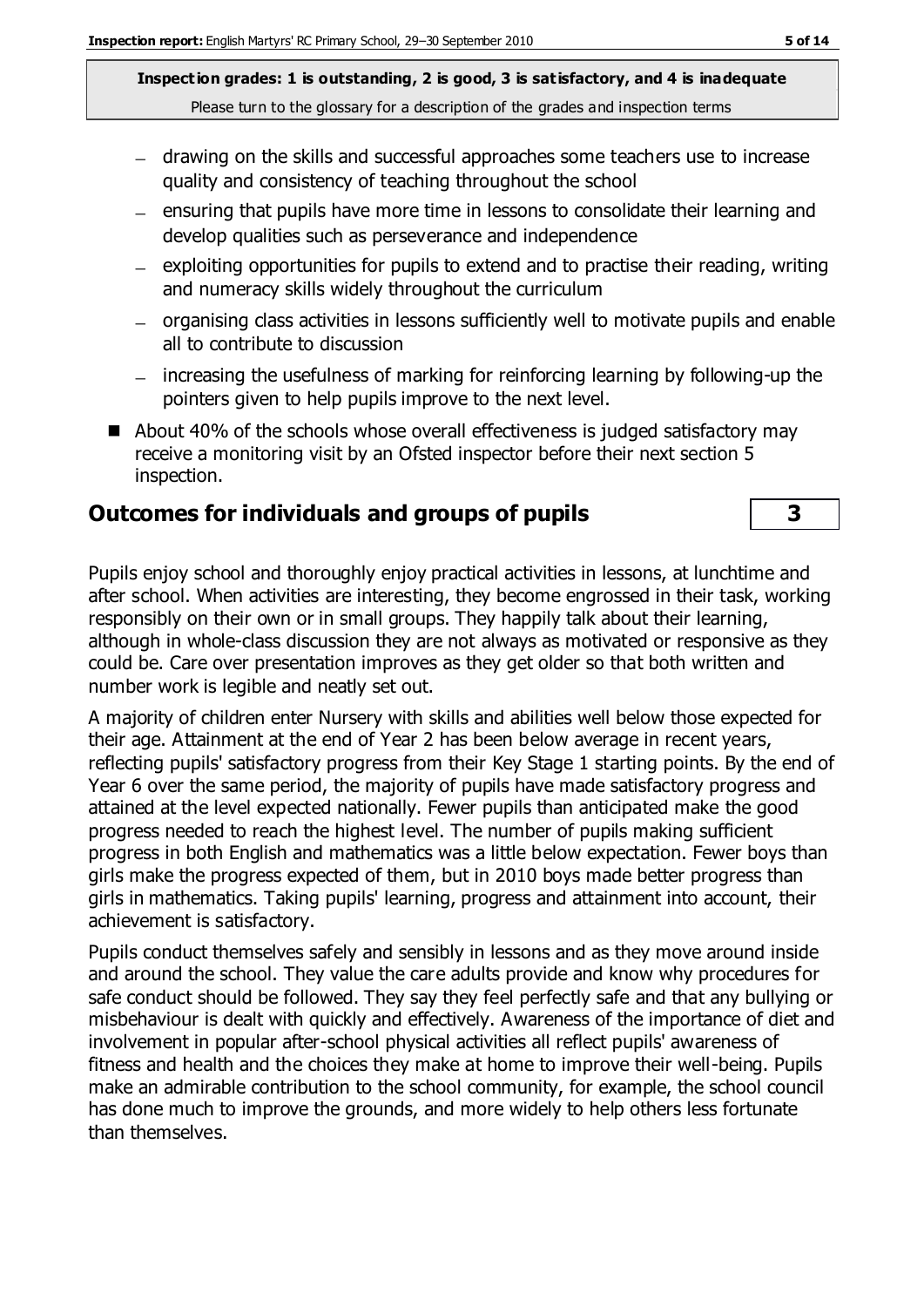**Inspection grades: 1 is outstanding, 2 is good, 3 is satisfactory, and 4 is inadequate**

Please turn to the glossary for a description of the grades and inspection terms

These are the grades for pupils' outcomes

| Pupils' achievement and the extent to which they enjoy their learning                                                     | 3              |
|---------------------------------------------------------------------------------------------------------------------------|----------------|
| Taking into account:<br>Pupils' attainment <sup>1</sup>                                                                   |                |
| The quality of pupils' learning and their progress                                                                        | 3              |
| The quality of learning for pupils with special educational needs and/or disabilities<br>and their progress               | 3              |
| The extent to which pupils feel safe                                                                                      | $\overline{2}$ |
| Pupils' behaviour                                                                                                         | 2              |
| The extent to which pupils adopt healthy lifestyles                                                                       | 2              |
| The extent to which pupils contribute to the school and wider community                                                   |                |
| The extent to which pupils develop workplace and other skills that will contribute to<br>their future economic well-being |                |
| Taking into account:<br>Pupils' attendance <sup>1</sup>                                                                   | 3              |
| The extent of pupils' spiritual, moral, social and cultural development                                                   | 2              |

<sup>1</sup> The grades for attainment and attendance are: 1 is high; 2 is above average; 3 is broadly average; and 4 is low

## **How effective is the provision?**

Teaching is satisfactory. In the most effective lessons, clear learning intentions are shared with pupils and carefully chosen and well-organised activities are closely matched to pupils' abilities. A lively style, good class management and helpful feedback encourage pupils to respond readily, maintain their interest and work hard. In some lessons, however, attention wanders and learning slows, such as when class discussion is protracted with only a minority taking an active part and group and individual activities are cut short so that pupils do not have sufficient time to consolidate their learning and to develop qualities such as perseverance and independence. Teachers celebrate pupils' accomplishments when marking their work and give them clear pointers for improvement, although they rarely follow them up later to consolidate pupils' learning.

The development of a thematic curriculum is at an early stage of implementation. Pupils have opportunities for developing their basic literacy, numeracy and ICT skills, although these are not always extended and exploited sufficiently through subjects of the curriculum. Many activities within the curriculum broaden pupils' experiences and promote their personal development such as health and well-being. Visits and visitors make a strong contribution to extending pupils' social skills, and their spiritual and cultural development. Links with other faiths and schools in different settings, locally and farther afield, widen pupils' awareness of life elsewhere and foster community cohesion well.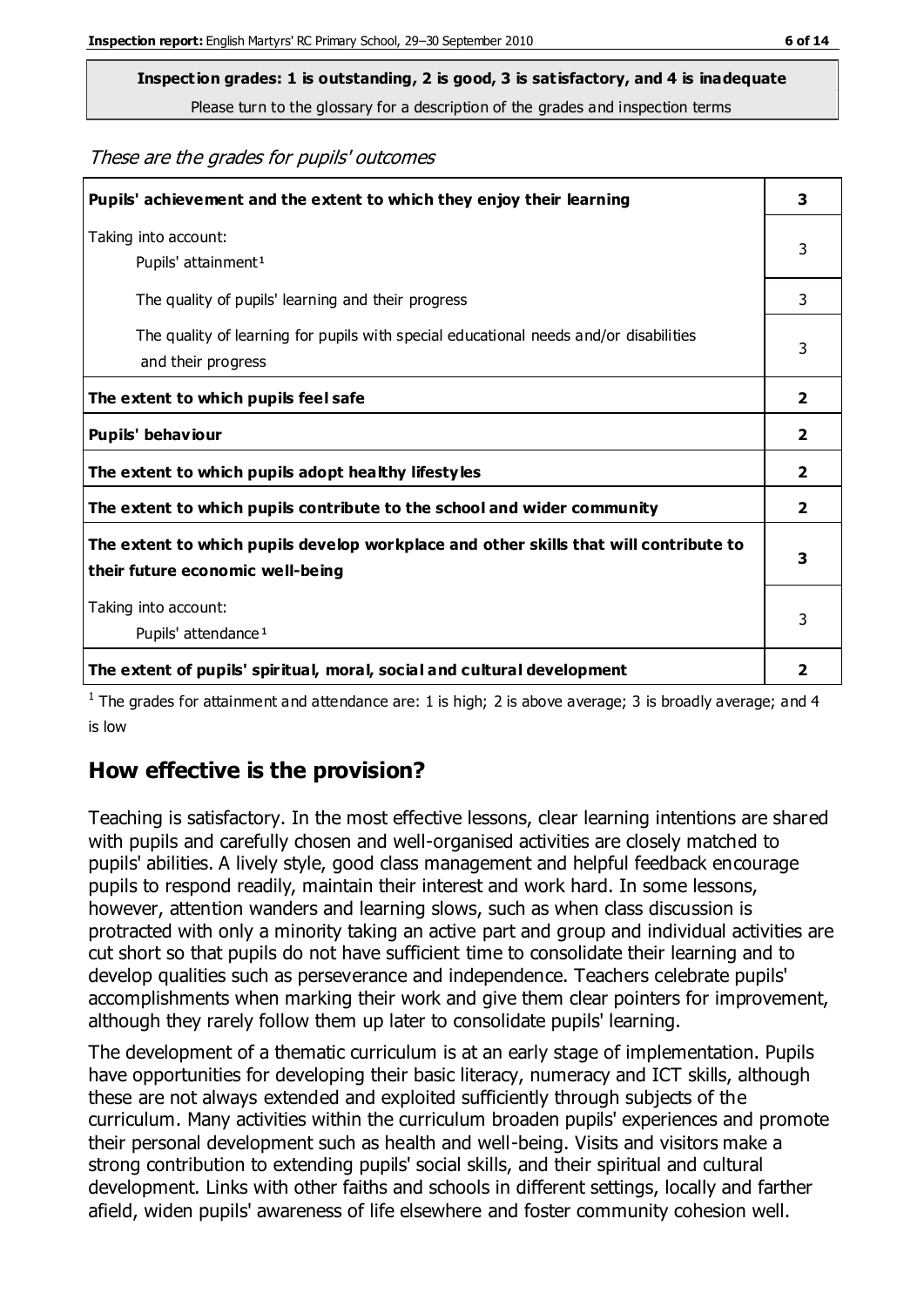#### **Inspection grades: 1 is outstanding, 2 is good, 3 is satisfactory, and 4 is inadequate** Please turn to the glossary for a description of the grades and inspection terms

In this caring school, considerate relationships and assiduously followed arrangements for safeguarding assure the welfare of all pupils. Procedures for gathering information about pupils' attainments are now diligently followed. This enables leaders to keep a close eye on pupils' development, leading in turn to timely support given to those at risk of underachievement. These recently developed individual teaching arrangements for pupils with special educational needs and/or disabilities, led by skilful teachers and assistants, are improving reading and writing although it is too soon to see their full effect. Through beneficial partnerships with the local authority and health service, the school successfully helps vulnerable pupils develop confidence and make generally sound or, for some, good progress in their work. Good arrangements successfully prepare pupils for moving on from class to class in the school then on to secondary education.

These are the grades for the quality of provision

| The quality of teaching                                                                                    |  |
|------------------------------------------------------------------------------------------------------------|--|
| Taking into account:<br>The use of assessment to support learning                                          |  |
| The extent to which the curriculum meets pupils' needs, including, where relevant,<br>through partnerships |  |
| The effectiveness of care, guidance and support                                                            |  |

## **How effective are leadership and management?**

Senior staff work together as a coherent team and, in their development plans, are committed to improving pupils' progress and in turn to raising standards. Even so, standards have remained broadly average in recent years. Although school leaders are determined to make teaching more effective throughout, its quality, at present, is inconsistent. However, the pool of talented teachers in the school has the collective expertise to help develop the skills of less experienced colleagues. Pupils from many ethnic backgrounds play and work harmoniously together. They thrive because the school is careful to promote equality of opportunity and to prevent discrimination of any kind. Nevertheless, since the time of the last inspection, boys have not done as well as they could, especially in English.

The governing body is well aware of the school's work as a result of informative reports complemented by their own visits to gather information. Procedures for reviewing the school's work fully involve school leaders and the governing body and lead to an accurate evaluation with appropriate priorities set for improvement. The school reaches out well to parents and carers through bulletins, reports and meetings and they feel well-informed about their children's progress and development. Following a thorough analysis, the governing body has assured that the school makes a good contribution to community cohesion and fully deserves its International School Award. The governing body is diligent in ensuring that all measures for safeguarding the welfare of pupils are in place and meet current guidelines. Staff are well-versed in following procedures through good up-to-date training and, furthermore, ensure that through the curriculum pupils are successfully helped to act safely, courteously and considerately.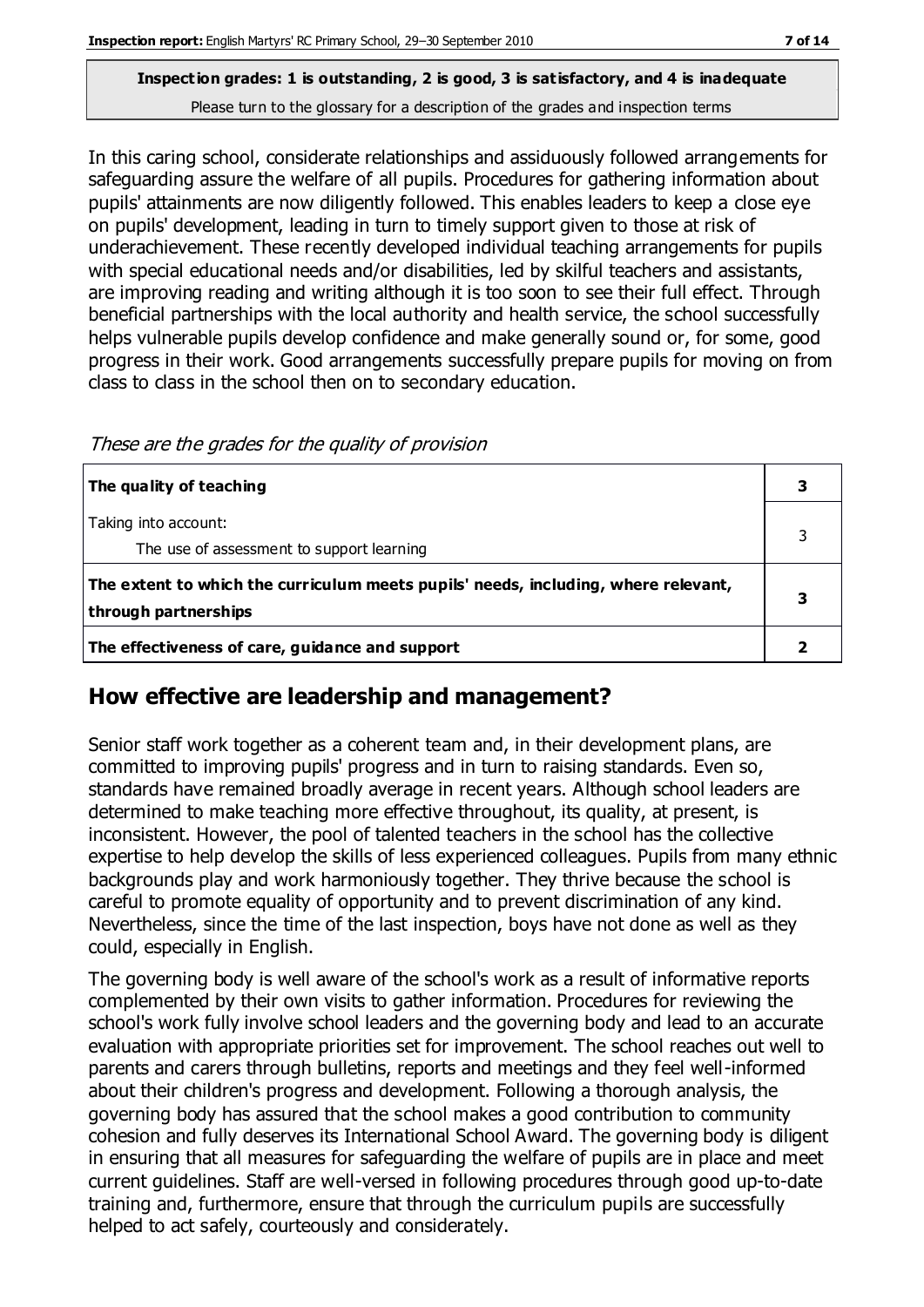**Inspection grades: 1 is outstanding, 2 is good, 3 is satisfactory, and 4 is inadequate**

Please turn to the glossary for a description of the grades and inspection terms

| The effectiveness of leadership and management in embedding ambition and driving<br><i>improvement</i>                                                           | 3              |
|------------------------------------------------------------------------------------------------------------------------------------------------------------------|----------------|
| Taking into account:                                                                                                                                             | 3              |
| The leadership and management of teaching and learning                                                                                                           |                |
| The effectiveness of the governing body in challenging and supporting the<br>school so that weaknesses are tackled decisively and statutory responsibilities met | $\overline{2}$ |
| The effectiveness of the school's engagement with parents and carers                                                                                             | 2              |
| The effectiveness of partnerships in promoting learning and well-being                                                                                           | $\overline{2}$ |
| The effectiveness with which the school promotes equality of opportunity and tackles<br>discrimination                                                           | 3              |
| The effectiveness of safeguarding procedures                                                                                                                     | $\overline{2}$ |
| The effectiveness with which the school promotes community cohesion                                                                                              | $\mathbf{2}$   |
| The effectiveness with which the school deploys resources to achieve value for money                                                                             | 3              |

These are the grades for leadership and management

## **Early Years Foundation Stage**

Children benefit throughout this period of their education. When they join the nursery, a majority of children's skills are well below the expectations for their age in all areas of learning. Improved provision and management in recent years have led to more children leaving the Reception class having made notably good progress, particularly in their mathematical and creative development, although less so in their communication and language skills. Children settle quickly, promptly become engaged in learning and are well behaved. They enjoy learning and play and learn well together or independently.

Skilled staff make very effective use of the well-organised indoor and outdoor facilities to provide a supportive environment in which children feel safe and develop confidence. A good balance of well-arranged activities in all areas of learning blends adult support with activities that children choose for themselves and stimulates their imagination and enjoyment. For example, 'bathing a baby' as part of a theme about 'Ourselves' greatly excited nursery children and led to extensive language development.

In this well led and managed stage of children's education, all staff work and plan effectively together as a coherent team. Effective assessment procedures enable a good match of activities and expectations to children's particular needs and are used well on a day-to-day basis to tailor learning to suit. Key workers have a good knowledge of children's progress and interests and help them develop further. They share information about children's development with parents and carers who, in turn, express a high degree of satisfaction and feel assured about the school's good welfare arrangements for their children.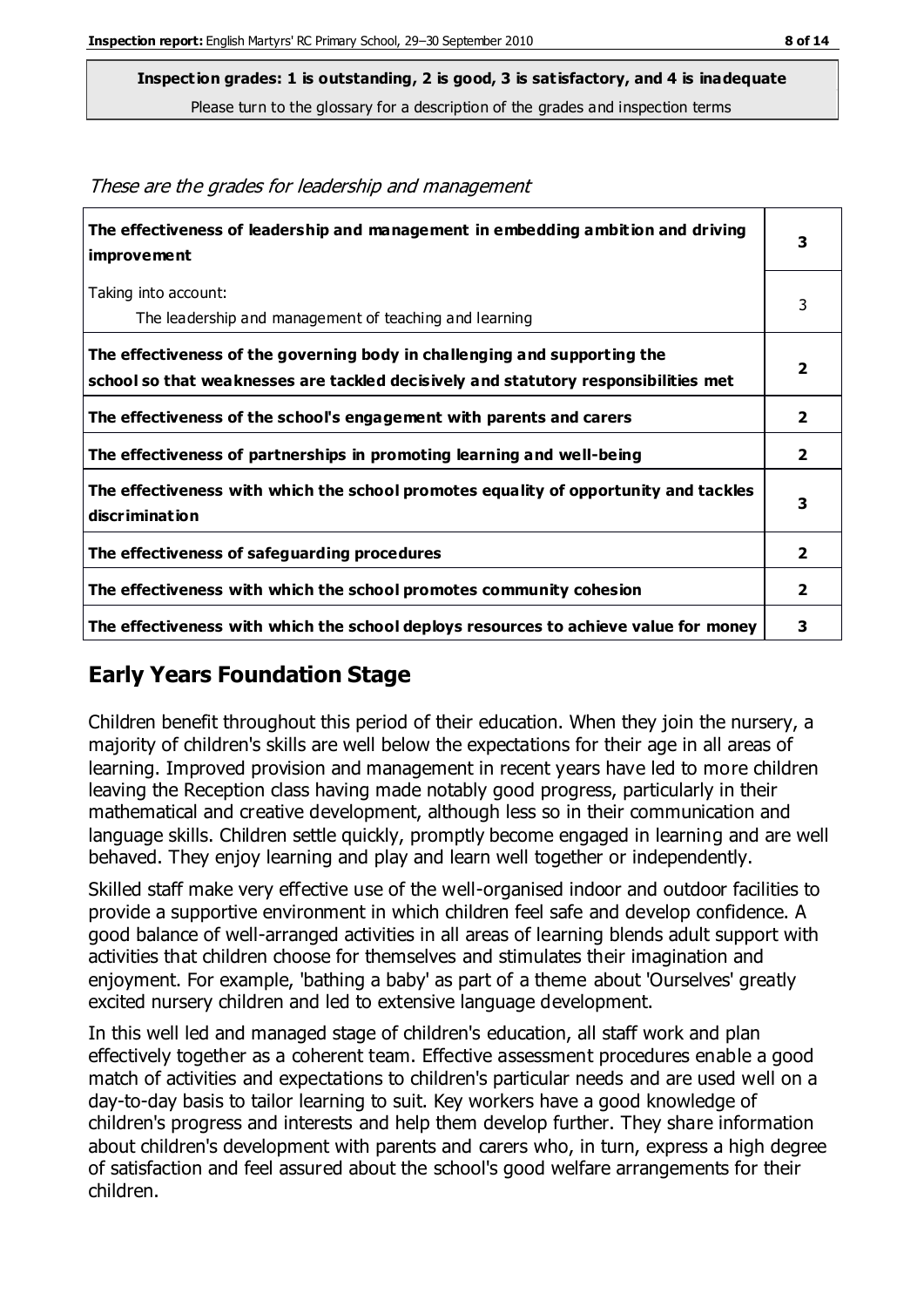**Inspection grades: 1 is outstanding, 2 is good, 3 is satisfactory, and 4 is inadequate**

Please turn to the glossary for a description of the grades and inspection terms

These are the grades for the Early Years Foundation Stage

| <b>Overall effectiveness of the Early Years Foundation Stage</b>                      |  |  |
|---------------------------------------------------------------------------------------|--|--|
| Taking into account:<br>Outcomes for children in the Early Years Foundation Stage     |  |  |
| The quality of provision in the Early Years Foundation Stage                          |  |  |
| The effectiveness of leadership and management of the Early Years Foundation<br>Stage |  |  |

## **Views of parents and carers**

A lower-than-average proportion of parents and carers returned the questionnaires. Almost all have a very positive view of the school. Everyone feels that the school keeps their child safe, keeps them informed about progress, that their children are well taught and supported and in turn are happy with their experience. Most were happy with other aspects of the school's work. The findings of the inspection generally uphold these views but lead to the judgement that teaching is satisfactory overall. Very few parents and carers wrote comments. Some were very supportive and others voiced personal concerns, for example, about bullying or cleanliness in toilets. Pupils told inspectors that bullying is rare and they found pupils know how to report any incidents and feel they are dealt with quickly. Inspectors also found that caretaking and cleaning standards are high.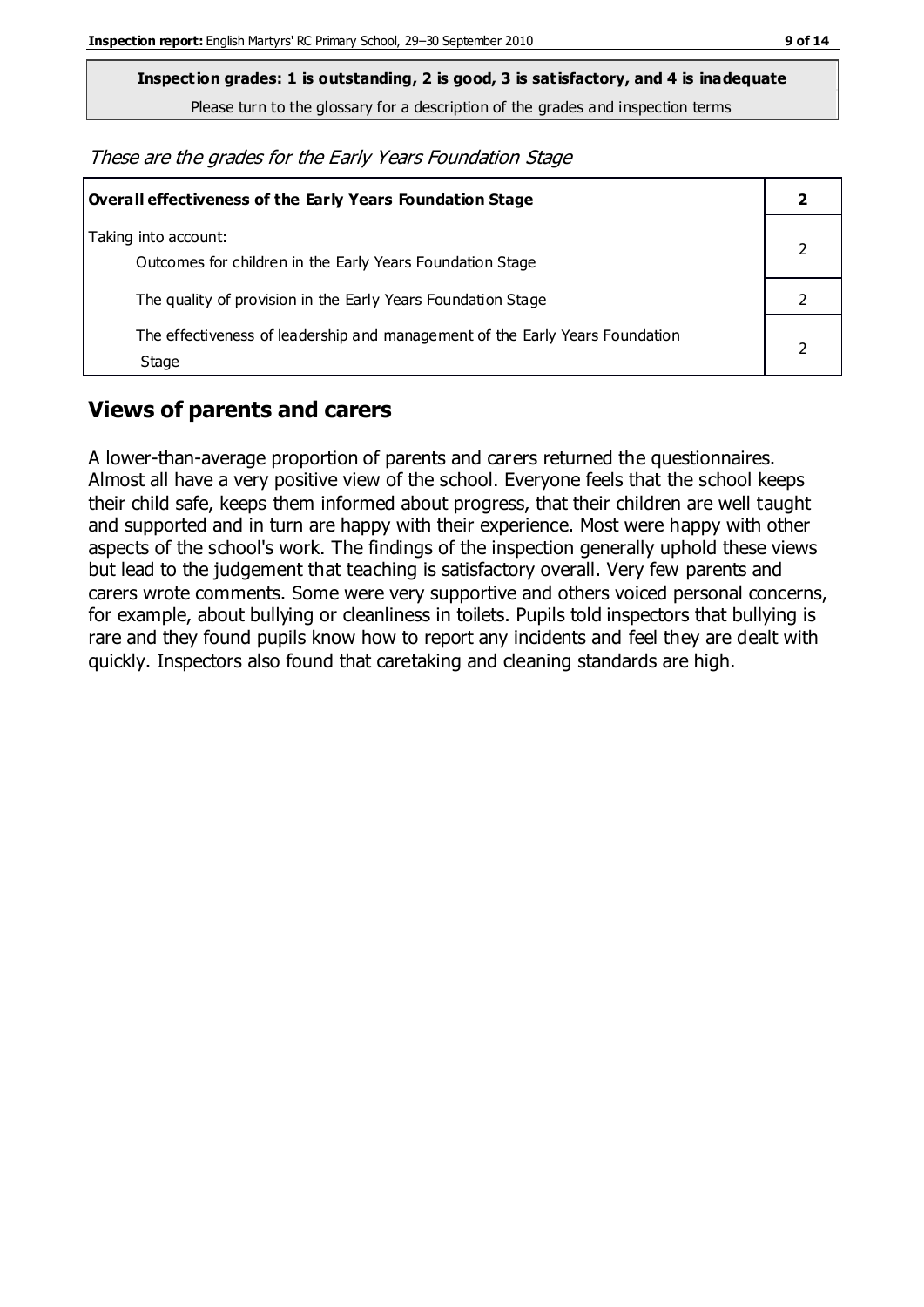#### **Responses from parents and carers to Ofsted's questionnaire**

Ofsted invited all the registered parents and carers of pupils registered at English Martyrs' RC Primary School to complete a questionnaire about their views of the school.

In the questionnaire, parents and carers were asked to record how strongly they agreed with 13 statements about the school.

The inspection team received 45 completed questionnaires by the end of the on-site inspection. In total, there are 416 pupils registered at the school.

| <b>Statements</b>                                                                                                                                                                                                                                       | <b>Strongly</b><br>agree |               | <b>Agree</b> |               | <b>Disagree</b> |                | <b>Strongly</b><br>disagree |                |
|---------------------------------------------------------------------------------------------------------------------------------------------------------------------------------------------------------------------------------------------------------|--------------------------|---------------|--------------|---------------|-----------------|----------------|-----------------------------|----------------|
|                                                                                                                                                                                                                                                         | <b>Total</b>             | $\frac{1}{2}$ | <b>Total</b> | $\frac{1}{2}$ | <b>Total</b>    | $\frac{1}{2}$  | <b>Total</b>                | $\frac{1}{2}$  |
| My child enjoys school                                                                                                                                                                                                                                  | 30                       | 67            | 14           | 31            | $\mathbf{1}$    | $\overline{2}$ | $\mathbf 0$                 | $\mathbf 0$    |
| The school keeps my child<br>safe                                                                                                                                                                                                                       | 31                       | 69            | 13           | 29            | 0               | $\mathbf 0$    | $\mathbf{1}$                | $\overline{2}$ |
| My school informs me about<br>my child's progress                                                                                                                                                                                                       | 21                       | 47            | 23           | 51            | 0               | $\mathbf{0}$   | $\mathbf 0$                 | $\mathbf 0$    |
| My child is making enough<br>progress at this school                                                                                                                                                                                                    | 25                       | 56            | 18           | 40            | $\overline{2}$  | 4              | $\mathbf 0$                 | $\mathbf 0$    |
| The teaching is good at this<br>school                                                                                                                                                                                                                  | 27                       | 60            | 16           | 36            | 0               | $\mathbf 0$    | $\mathbf 0$                 | $\mathbf 0$    |
| The school helps me to<br>support my child's learning                                                                                                                                                                                                   | 24                       | 53            | 19           | 42            | 0               | $\mathbf{0}$   | $\mathbf 0$                 | $\mathbf 0$    |
| The school helps my child to<br>have a healthy lifestyle                                                                                                                                                                                                | 18                       | 40            | 26           | 58            | 0               | $\mathbf 0$    | $\mathbf 0$                 | $\mathbf 0$    |
| The school makes sure that<br>my child is well prepared for<br>the future (for example<br>changing year group,<br>changing school, and for<br>children who are finishing<br>school, entering further or<br>higher education, or entering<br>employment) | 23                       | 51            | 20           | 44            | $\overline{2}$  | 4              | $\mathbf 0$                 | $\mathbf 0$    |
| The school meets my child's<br>particular needs                                                                                                                                                                                                         | 19                       | 42            | 23           | 51            | $\mathbf 0$     | $\mathbf 0$    | $\mathbf{1}$                | $\overline{2}$ |
| The school deals effectively<br>with unacceptable behaviour                                                                                                                                                                                             | 16                       | 36            | 24           | 53            | 3               | $\overline{7}$ | $\mathbf{1}$                | $\overline{2}$ |
| The school takes account of<br>my suggestions and concerns                                                                                                                                                                                              | 15                       | 33            | 26           | 58            | $\overline{2}$  | $\overline{4}$ | 1                           | $\mathcal{P}$  |
| The school is led and<br>managed effectively                                                                                                                                                                                                            | 18                       | 40            | 25           | 56            | $\mathbf 0$     | $\mathbf 0$    | $\mathbf{1}$                | $\overline{2}$ |
| Overall, I am happy with my<br>child's experience at this<br>school                                                                                                                                                                                     | 24                       | 53            | 20           | 44            | $\pmb{0}$       | $\mathbf 0$    | $\mathbf 0$                 | $\pmb{0}$      |

The table above summarises the responses that parents and carers made to each statement. The percentages indicate the proportion of parents and carers giving that response out of the total number of completed questionnaires. Where one or more parents and carers chose not to answer a particular question, the percentages will not add up to 100%.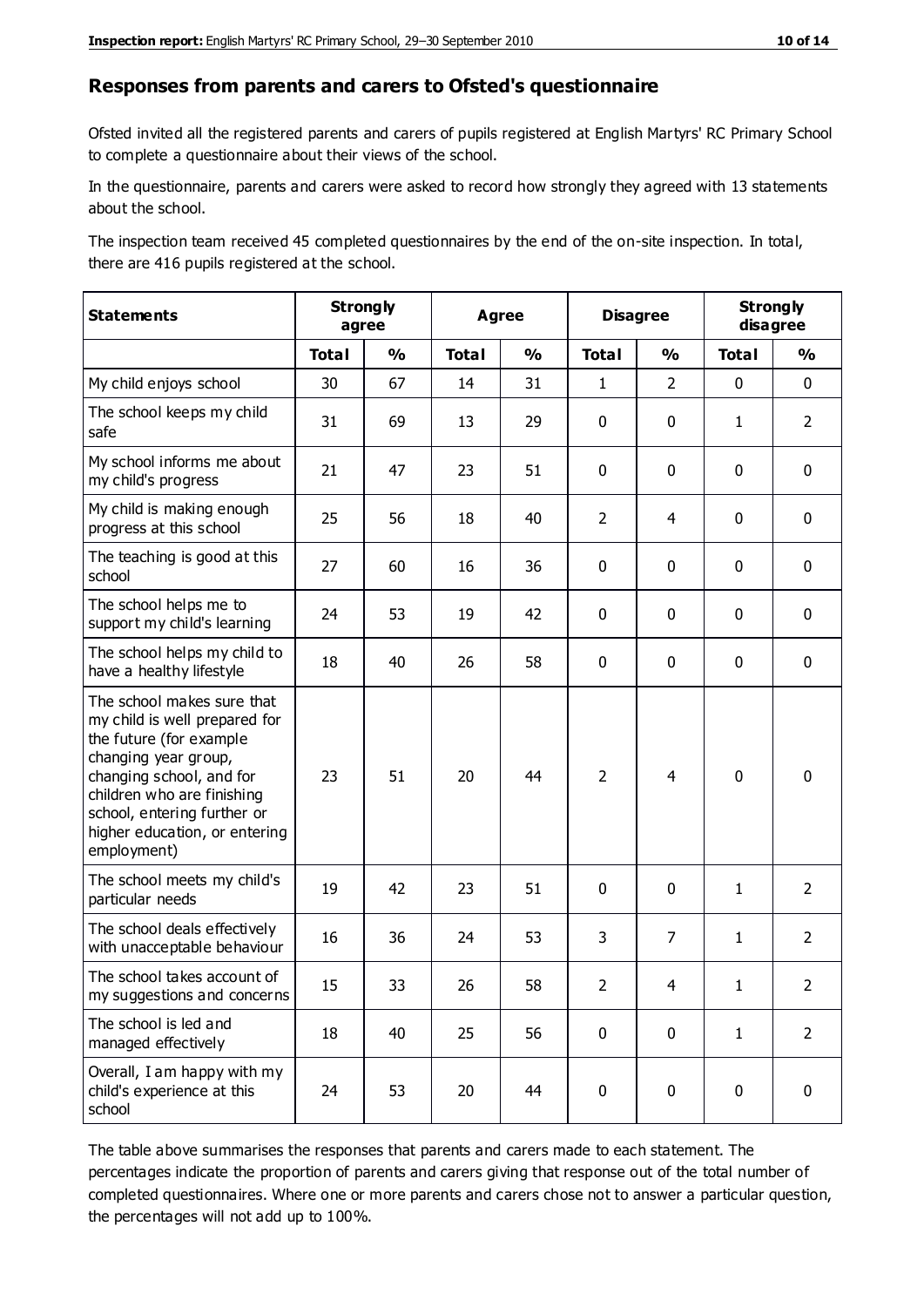## **Glossary**

| Grade   | <b>Judgement</b> | <b>Description</b>                                                                                                                                                                                                            |
|---------|------------------|-------------------------------------------------------------------------------------------------------------------------------------------------------------------------------------------------------------------------------|
| Grade 1 | Outstanding      | These features are highly effective. An outstanding school<br>provides exceptionally well for all its pupils' needs.                                                                                                          |
| Grade 2 | Good             | These are very positive features of a school. A school that<br>is good is serving its pupils well.                                                                                                                            |
| Grade 3 | Satisfactory     | These features are of reasonable quality. A satisfactory<br>school is providing adequately for its pupils.                                                                                                                    |
| Grade 4 | Inadequate       | These features are not of an acceptable standard. An<br>inadequate school needs to make significant improvement<br>in order to meet the needs of its pupils. Ofsted inspectors<br>will make further visits until it improves. |

#### **What inspection judgements mean**

#### **Overall effectiveness of schools**

|                       | Overall effectiveness judgement (percentage of schools) |      |                     |                   |
|-----------------------|---------------------------------------------------------|------|---------------------|-------------------|
| <b>Type of school</b> | <b>Outstanding</b>                                      | Good | <b>Satisfactory</b> | <b>Inadequate</b> |
| Nursery schools       | 58                                                      | 36   | 4                   | $\overline{2}$    |
| Primary schools       | 8                                                       | 43   | 40                  | 9                 |
| Secondary schools     | 10                                                      | 35   | 42                  | 13                |
| Sixth forms           | 13                                                      | 39   | 45                  | 3                 |
| Special schools       | 33                                                      | 42   | 20                  | 4                 |
| Pupil referral units  | 18                                                      | 40   | 29                  | 12                |
| All schools           | 11                                                      | 42   | 38                  | 9                 |

New school inspection arrangements were introduced on 1 September 2009. This means that inspectors now make some additional judgements that were not made previously.

The data in the table above are for the period 1 September 2009 to 31 March 2010 and are the most recently published data available (see **[www.ofsted.gov.uk](http://www.ofsted.gov.uk/)**). Please note that the sample of schools inspected during the autumn and spring terms 2009/10 was not representative of all schools nationally, as weaker schools are inspected more frequently than good or outstanding schools.

Percentages are rounded and do not always add exactly to 100. Secondary school figures in clude those that have sixth forms, and sixth form figures include only the data specifically for sixth form inspection judgements.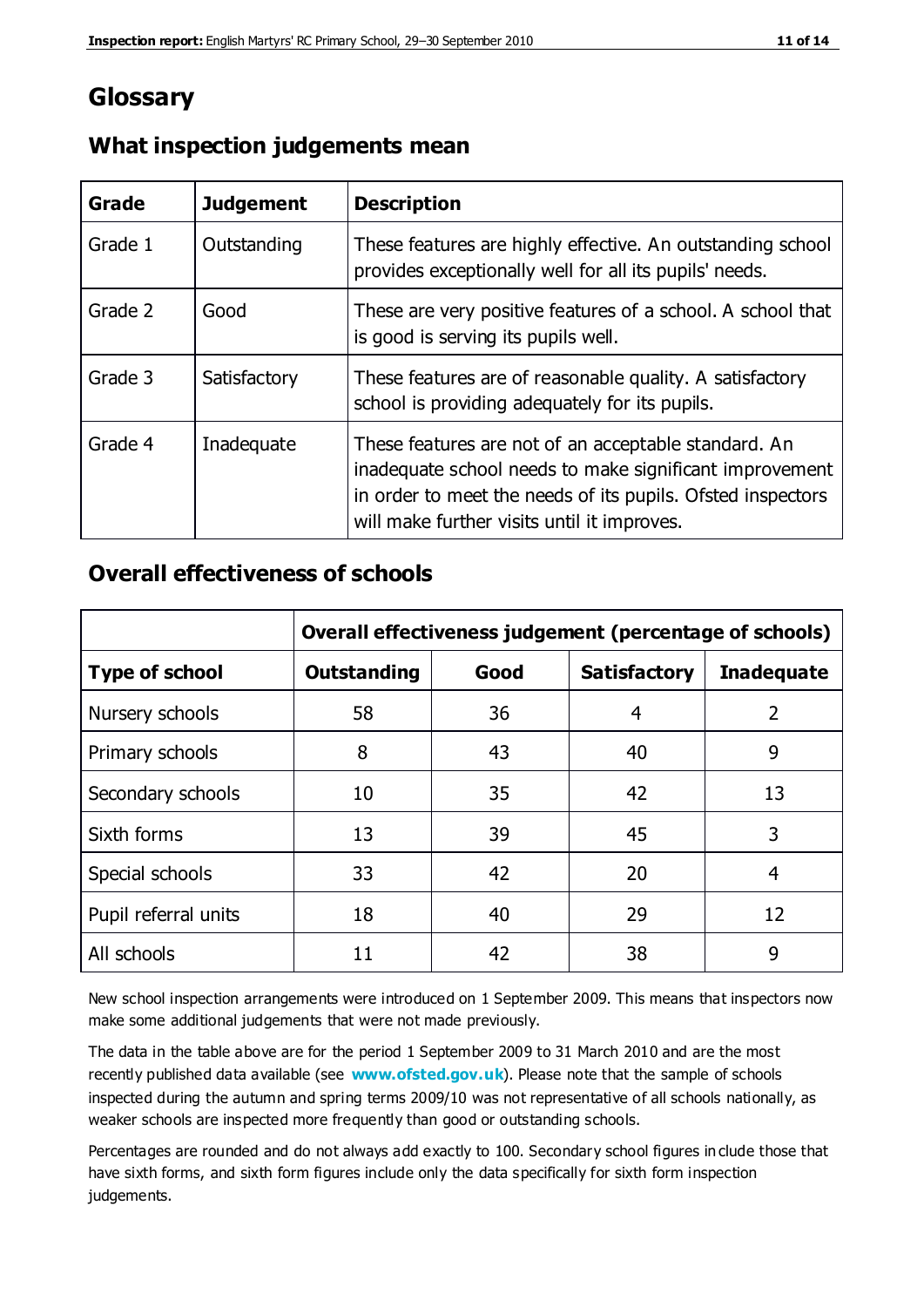# **Common terminology used by inspectors**

| Achievement:               | the progress and success of a pupil in their learning,<br>development or training.                                                                                                                                                          |  |  |
|----------------------------|---------------------------------------------------------------------------------------------------------------------------------------------------------------------------------------------------------------------------------------------|--|--|
| Attainment:                | the standard of the pupils' work shown by test and<br>examination results and in lessons.                                                                                                                                                   |  |  |
| Capacity to improve:       | the proven ability of the school to continue<br>improving. Inspectors base this judgement on what<br>the school has accomplished so far and on the quality<br>of its systems to maintain improvement.                                       |  |  |
| Leadership and management: | the contribution of all the staff with responsibilities,<br>not just the headteacher, to identifying priorities,<br>directing and motivating staff and running the school.                                                                  |  |  |
| Learning:                  | how well pupils acquire knowledge, develop their<br>understanding, learn and practise skills and are<br>developing their competence as learners.                                                                                            |  |  |
| Overall effectiveness:     | inspectors form a judgement on a school's overall<br>effectiveness based on the findings from their<br>inspection of the school. The following judgements,<br>in particular, influence what the overall effectiveness<br>judgement will be. |  |  |
|                            | The school's capacity for sustained<br>improvement.                                                                                                                                                                                         |  |  |
|                            | Outcomes for individuals and groups of pupils.                                                                                                                                                                                              |  |  |
|                            | The quality of teaching.                                                                                                                                                                                                                    |  |  |
|                            | The extent to which the curriculum meets<br>pupils' needs, including, where relevant,<br>through partnerships.                                                                                                                              |  |  |
|                            | The effectiveness of care, guidance and<br>support.                                                                                                                                                                                         |  |  |
| Progress:                  | the rate at which pupils are learning in lessons and<br>over longer periods of time. It is often measured by<br>comparing the pupils' attainment at the end of a key                                                                        |  |  |

stage with their attainment when they started.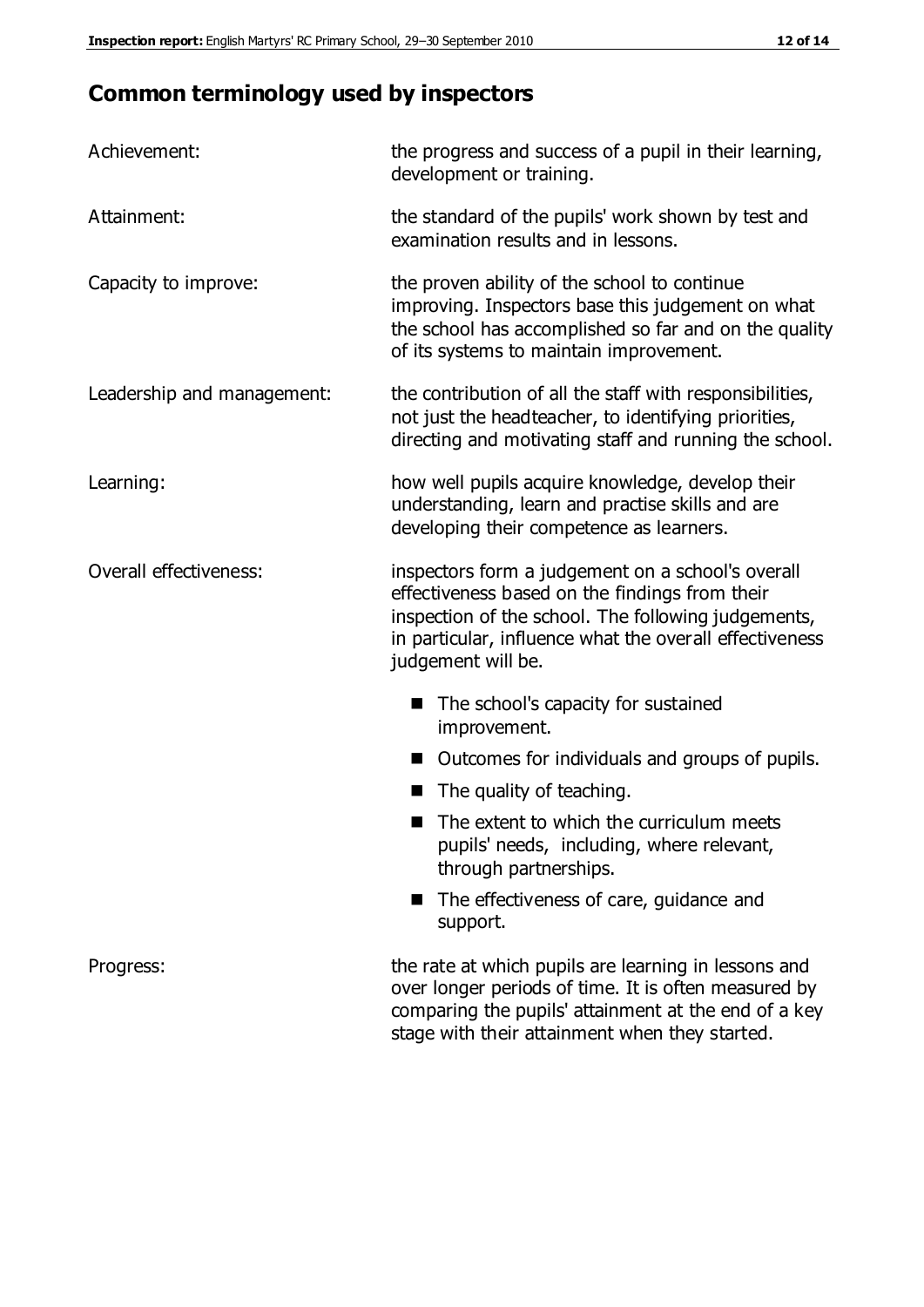#### **This letter is provided for the school, parents and carers to share with their children. It describes Ofsted's main findings from the inspection of their school.**

1 October 2010

#### Dear Pupils,

#### **Inspection of English Martyrs' RC Primary School, Newcastle-upon-Tyne, NE5 2SA**

My colleagues and I really enjoyed our visit to inspect your school recently. Thank you for helping us when we came to see you in lessons and assemblies. You were very polite and helpful and we did enjoy talking with those of you whom we met. We know your headteacher and all the staff are very proud of you. We were delighted to see how much you enjoy school and how well behaved you are. We were pleased to see how you contribute to school life and in ways to help others.

Your school gives you a satisfactory education. All the adults in the school look after you very well and make good arrangements to keep you safe. In recent years, standards have been average in the English and mathematics tests you all have to take in Year 6. Some of you do not make as much progress as you should. We have asked the school to see if they can help more of you achieve your full potential and for more of you to reach the highest levels. We have asked your school to help more of you to take part in class or group discussions and to give you more time to work in groups or on your own. When we were in lessons and looked at your books, we liked the way your teachers let you know how well you are doing and, when they mark your work, we have asked them to always follow-up their pointers to help you reach the next level of work.

You have many opportunities at English Martyrs' Primary School to learn about life and these help you to prepare for the future. We hope that you all do really well

Yours sincerely

Graeme Clarke Lead inspector



raising standards improving lives